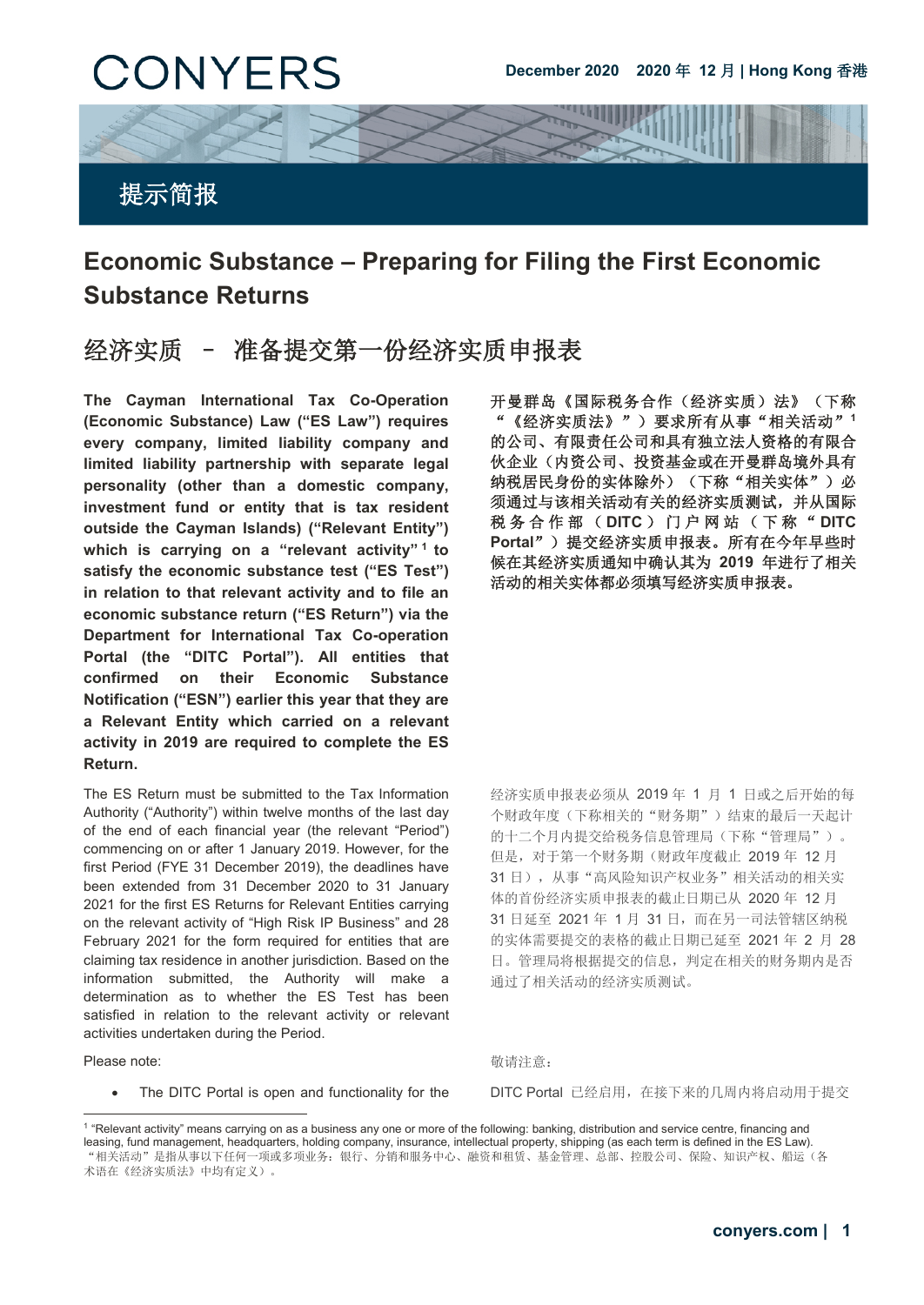### **December 2020 2020** 年 **12** 月 **| Hong Kong** 香港

filing of ES Returns will be launched in the coming weeks. You will receive either directly from the DITC or from your Registered Office a link to access your profile.

- Domestic Outsourcing is permitted under the ES Law. In order to verify claims of domestic outsourcing, confirmation will need to be provided by your outsourced service provider ("**OSP**"). OSPs will be required to register via the DITC Portal.
- Our records indicate that your ESN recorded the relevant activity of the entity as that of a High Risk IP Business. Relevant Entities which carry on the relevant activity of "High Risk IP Business" are subject to additional information requirements.
- We have attached:
	- o an example [ES Return for a High Risk IP](https://www.ditc.ky/wp-content/uploads/ES-Return-showing-additional-HRIP-questions.pdf)  [Business Economic Substance Return](https://www.ditc.ky/wp-content/uploads/ES-Return-showing-additional-HRIP-questions.pdf)  [showing additional HRIP questions \(sample\)](https://www.ditc.ky/wp-content/uploads/ES-Return-showing-additional-HRIP-questions.pdf) that contains some guidance in respect of the information required in order for you to complete your ES Return.
	- o A schedule of definitions which are used in the ES Return; and
	- o a form [Form for Entity Tax Resident in](https://www.ditc.ky/wp-content/uploads/Form-for-Entity-tax-resident-in-another-jurisdiction.pdf)  [another Jurisdiction \(Sample\)](https://www.ditc.ky/wp-content/uploads/Form-for-Entity-tax-resident-in-another-jurisdiction.pdf) which will be required if the Relevant Entity has a foreign branch that is tax resident outside the Islands which is carrying on a relevant activity or is a segregated portfolio company with a segregated portfolio that is tax resident outside the Islands which is carrying on a relevant activity.

It is important to also note that the ES Return can only be filed via the DITC Portal and we recognise that a number of clients will need advice in connection with the filing process. Conyers has a dedicated team of attorneys who will be available to assist. Once we receive notice that ES Return filings may commence on the DITC Portal, we will circulate further instructions as appropriate.

In the meantime, should you have any queries in connection with the filing process or require legal advice with respect to the economic substance requirements generally, please emai[l SubstanceInfoHK@conyers.com.](mailto:SubstanceInfoHK@conyers.com)

**This article is not intended to be a substitute for legal advice or a legal opinion. It deals in broad terms only and is intended to merely provide a brief overview and give general information. The Chinese translation of this article has been adapted from the English original, please refer to the original in case of ambiguity.**

经济实质申报表的功能。您将直接从 DITC 或从您的注册 机构收到链接来访问您的资料。

- 《经济实质法》允许国内外包。为了核实国内外包 的声明,需要由您的外包服务提供商(下称"外包 服务提供商")提供确认。外包服务提供商需要通 过 DITC Portal 进行注册。
- 我们的记录表明,您的经济实质通知显示实体的相 关活动是高风险知识产权业务。从事"高风险知识 产权业务"相关活动的相关实体需要提供额外的信 息。
- 我们附上了以下文件:
	- o 一份针对高风险知识产权业务[、包含额外的](https://www.ditc.ky/wp-content/uploads/ES-Return-showing-additional-HRIP-questions.pdf) [高风险知识产权问题的经济实质申报表\(样](https://www.ditc.ky/wp-content/uploads/ES-Return-showing-additional-HRIP-questions.pdf) [本\),](https://www.ditc.ky/wp-content/uploads/ES-Return-showing-additional-HRIP-questions.pdf)其中包含有关需填信息的一些指导说 明,让您填妥经济实质申报表;
	- o 经济实质申报表中使用的定义一览表;以及
	- o 一[份另一司法管辖区的实体纳税居民表格](https://www.ditc.ky/wp-content/uploads/Form-for-Entity-tax-resident-in-another-jurisdiction.pdf) [\(样本\),](https://www.ditc.ky/wp-content/uploads/Form-for-Entity-tax-resident-in-another-jurisdiction.pdf)此表格在以下情况下需要提交: 相关实体有一个外国分支机构,该分支机构 是从事相关活动的开曼群岛境外的纳税居 民,或者,该分支机构是一个独立投资组合 公司,而其独立投资组合是从事相关活动的 开曼群岛境外的纳税居民。

还必须要注意的是,经济实质申报表只能从 DITC Portal 中提交。我们意识到,许多客户会需要提交流程方面的建 议。康德明律师事务所有一支专门的律师团队,我们将竭诚 为您提供协助。我们一收到可在 DITC Portal 上提交经济 实质申报表的通知,就会视情况发布进一步的说明。

同时,如果您对申报流程有任何疑问,或者就一般经济实质 要求需要法律建议,请发送电子邮件至 [SubstanceInfoHK@conyers.com](mailto:SubstanceInfoHK@conyers.com)。

本文的内容并非详尽无遗,旨在提供简要概述和一般资料,而不应用于替代 法律建议或法律意见。中文译本仅供参考,如有歧义,请以英文原文为准。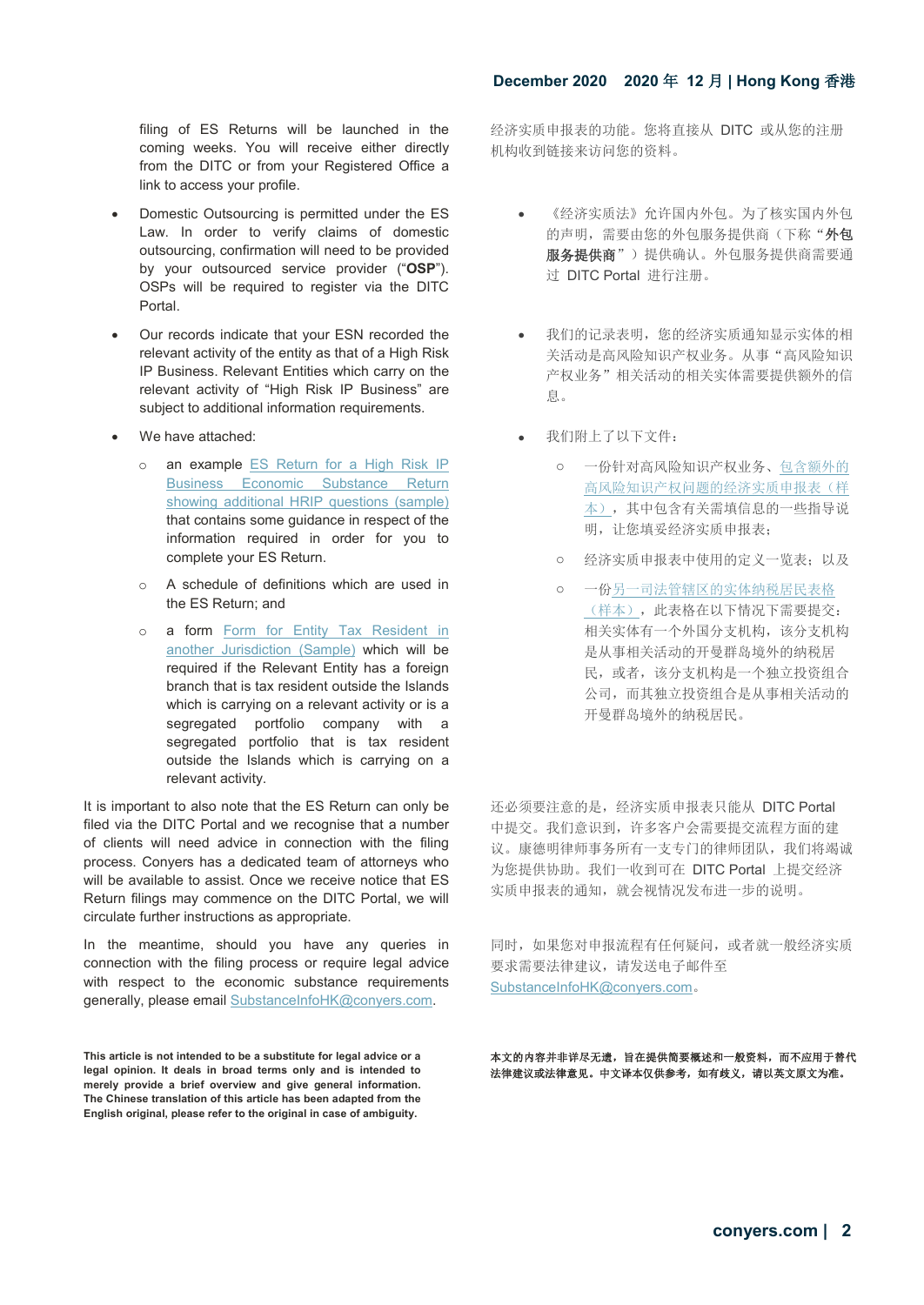### **Definitions** 定义

### **"Constituent Entity"** means:  $\bullet$  **"Modes are "**  $\bullet$  " 构成实体" 是指:

- (a) a separate business unit of a Group that is included in the Consolidated Financial Statements of the Group for financial reporting purposes, or would be so included if equity interests in such business unit of a Group were traded on a public securities exchange;
- (b) any such business unit that is excluded from the Group's Consolidated Financial Statements solely on size or materiality grounds; and
- (c) any permanent establishment of any separate business unit of the Group included in (a) or (b) provided the business unit prepares a separate financial statement for such permanent establishment for financial reporting, regulatory, tax reporting, or internal management control purposes;

**"Core Income Generating Activities" ("CIGA")** are activities that are of central importance to a Relevant Entity in terms of generating relevant income and must be carried on in the Cayman Islands. \*The CIGA listed in guidance to the ES Law are neither exhaustive nor mandatory. It is a question of fact in each case which elements are actually undertaken to generate relevant income.

**"Immediate Parent"** in relation to an entity, means a person that owns directly twenty-five percent or more of the ownership interests or voting rights in the entity.

### **"Ultimate Beneficial Owner"** means[2](#page-2-0): "最终实益拥有人" 是指<sup>2</sup> :

- (3) An individual ("X") is a beneficial owner of a company ("company Y") if the individual meets one or more of the following conditions in relation to the company -
	- (a) X must hold, directly or indirectly, twentyfive per cent or morei of the shares in company Y;
	- (b) X must hold, directly or indirectly, twentyfive per cent or more of the voting rights in company Y;
	- (c) X must hold the right, directly or indirectly, to appoint or remove a majority of the board of directors of company Y.
- (4) If no individual meets the conditions in subsection (3), X is a beneficial owner of company  $\overrightarrow{Y}$  if  $\overrightarrow{X}$  has the absolute and unconditional legal right to exercise, or actually exercises, significant influence or control over

- (a) 某个集团的独立业务部门,出于财务报告目的而 包含在该集团的合并财务报表中;或者,如果该 集团的此业务部门的股权在公共证券交易所交 易,就会包含在该集团的合并财务报表中;
- (b) 仅出于规模或重要性方面的原因,被排除在该集 团的合并财务报表之外的任何此类业务部门;以 及
- (c) (a) 或 (b) 中包括的该集团内任何独立业务部 门的任何常设机构,只要该业务部门对此常设机 构为财务报告、监管、税务报告或内部管理控制 的目的准备了单独的财务报表。

 "核心创收活动"是相关实体在创造相关收入方面至关重 要的活动,必须在开曼群岛进行。\*《经济实质法》指导 说明中列出的核心创收活动既非详尽无遗也非强制性的。 每种情况都只是要展现一个事实,即实际上采取了哪些要 素来创造相关收入。

"直接母公司"(相对于某个实体而言)是指直接拥有该 实体 25% 或以上的所有权或投票权的人。

- (3) 如果某个人(下称"X")符合与公司(下称"Y 公司")有关的以下一项或多项条件,则该个人 就是此公司的实益拥有人:
	- (a) X 必须直接或间接持有 Y 公司 25% 或以 上 的股份;
	- (b) X 必须直接或间接持有 Y 公司 25% 或以 上的投票权;
	- (c) X 必须直接或间接拥有任命或罢免 Y 公司 董事会多数董事的权利。
- (4) 如果没有人符合第(3)条的条件,则 X 在以下情 况下可为 Y 公司的实益拥有人:X 拥有绝对、 无条件的法律权利通过第(3)条所述的所有权结构 或权益(而不是仅以董事、专业顾问或专业管理 人员的身份)对 Y 公司施加或实际上在施加重大

-

<span id="page-2-0"></span><sup>2</sup> Section 247(3), (4) and (5) of the Companies Law (2020 Revision) (as amended). 《公司法》(2020年修订本)第 247(3)、(4)和(5)条(经修正)。